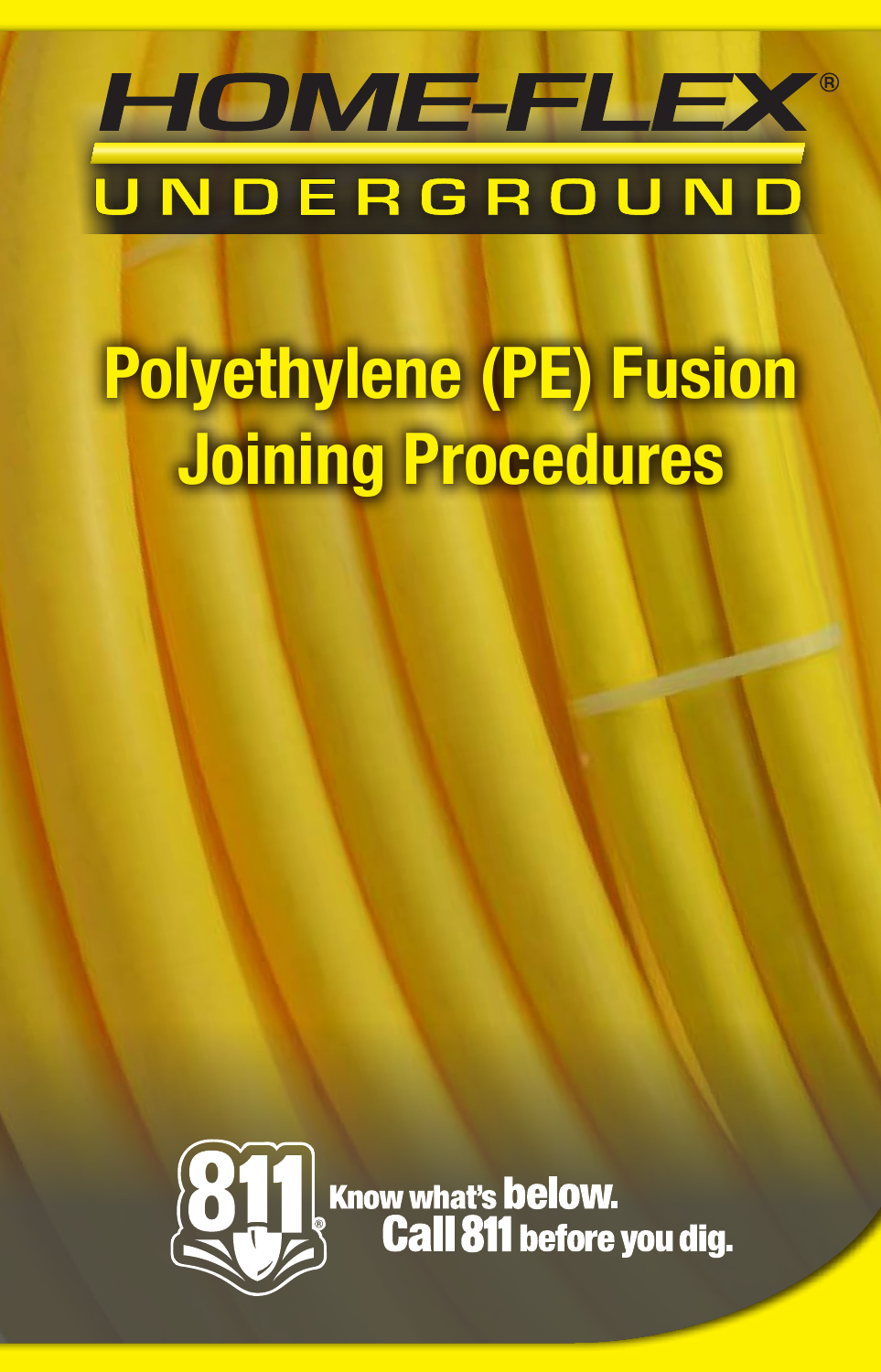# **HOME-FLEX Underground® Polyethylene (PE) Pipe Fusion Joining Procedures**

For technical support call: **661-257-3923** or email: **info@homeflex.com**

 **Valencia Pipe Company** 28305 Livingston Ave. Phone: 661-257-4403 Email: info@homeflex.com Valencia CA 91355 Fax: 661-257-3928 www.homeflexunderground.com Copyright © 2020, Valencia Pipe Company. HOME-FLEX Underground® and the VPC logo are registered trademarks of Valencia Pipe Company, Inc. All rights reserved. The 811 logo is a registered trademark of the CGA. 2005/A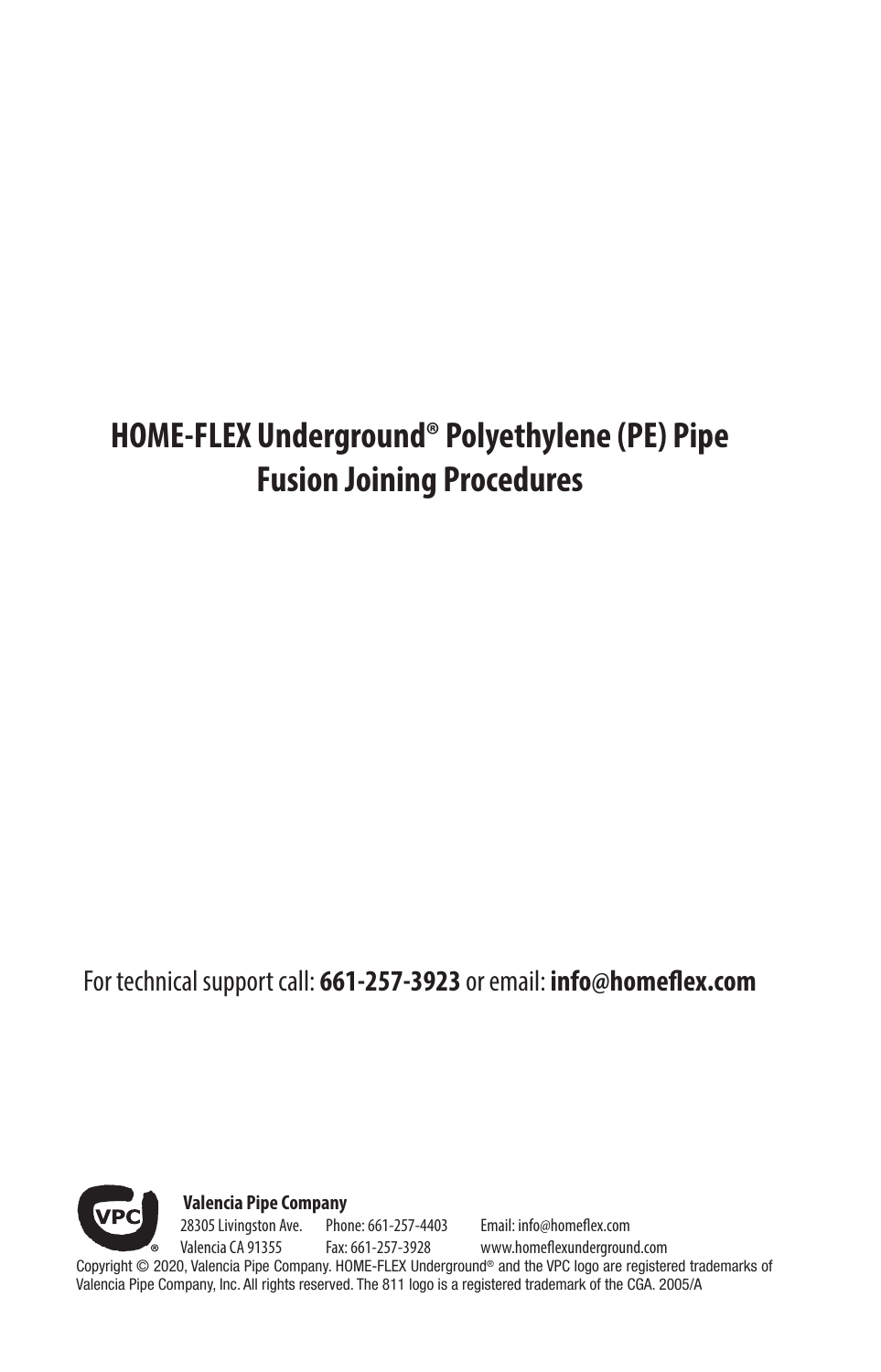# **HOME-FLEX Underground® PE Fusion Joining Procedures**

#### **Chapter 1: [Introduction](#page-3-0)**

|  | <b>Chapter 2: Description of System Components</b> |  |
|--|----------------------------------------------------|--|
|  |                                                    |  |
|  | <b>Chapter 3: Fusion Procedures</b>                |  |
|  |                                                    |  |
|  |                                                    |  |
|  |                                                    |  |
|  |                                                    |  |
|  |                                                    |  |
|  |                                                    |  |
|  |                                                    |  |
|  |                                                    |  |
|  |                                                    |  |
|  |                                                    |  |
|  |                                                    |  |

[Saddle Fusion Procedure . . . . . . . . . . . . . . . . . . . . . . . . . . . . . . . . . . . . . . . . . .](#page-10-0) **8**

**3.5 [Pressure and Leak Testing](#page-11-0) . . 9**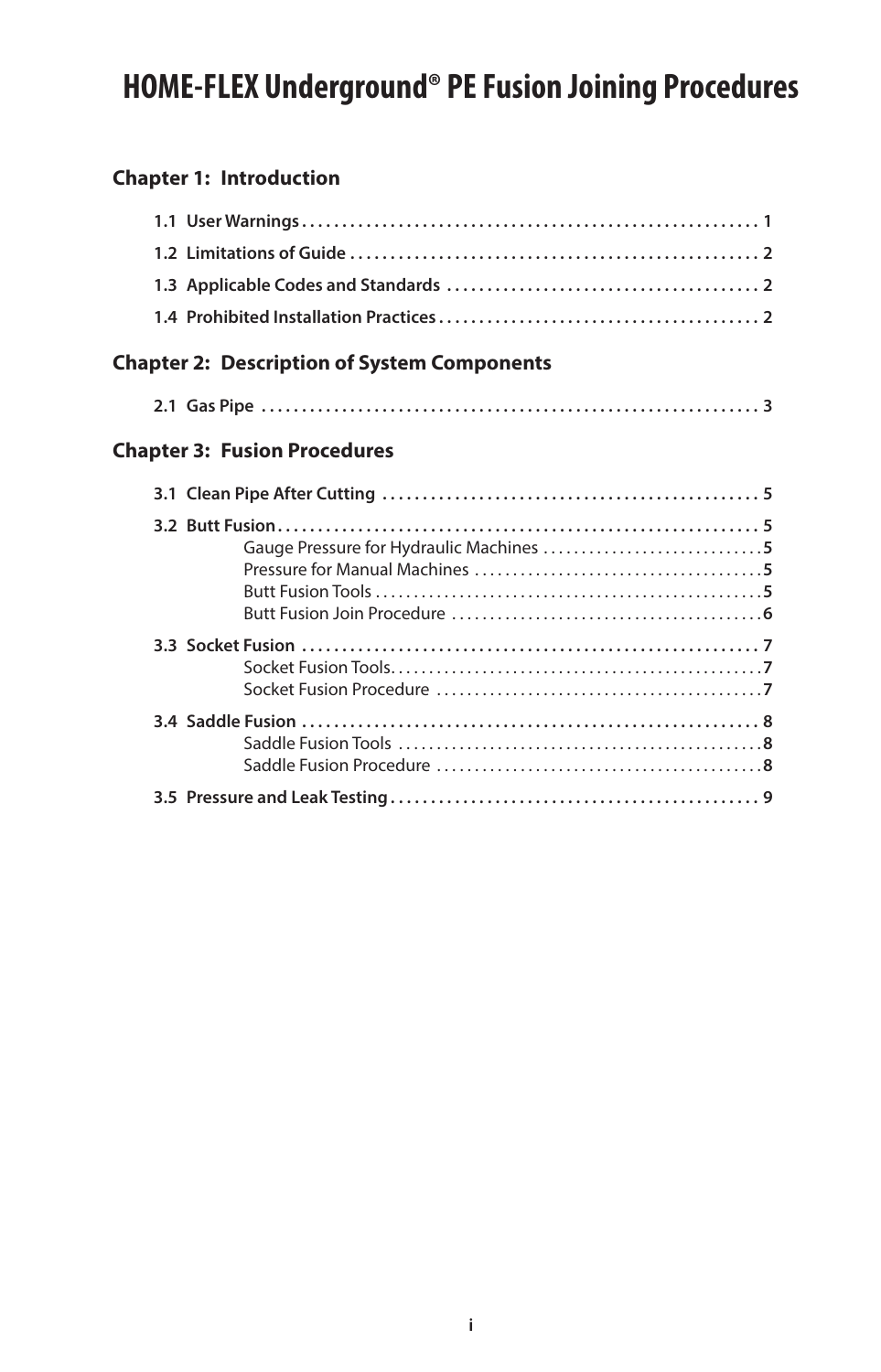# **Chapter 1: Introduction**

<span id="page-3-0"></span>HOME-FLEX Underground® Polyethylene gas pipe is for use with natural gas and LP (propane) gas. Also referred to as PE or poly pipe, polyethylene gas pipe may only be installed outdoors and underground. PE pipe may never be used above ground, in a building or under a building. This guide covers the heat fusion bonding of PE pipe pursuant to ASTM F2620-19 "Standard Practice for Heat Fusion Joining of Polyethylene Pipe and Fittings" using socket fusion, butt fusion, and saddle fusion techniques.

Heat fusion joining connects two surfaces, like runs of PE pipe, by simultaneously melting them with a hot-plate heater and then holding them together under pressure. A permanent joint is created as the materials cool. There a three different types of heat fusion, requiring specific tools and equipment depending on the technique and sizes of pipe and fittings being joined.

Butt fusion is used when making joints between plain-end (butt) pipe and fittings. The segments being joined must have the same outside diameter and standard dimension ratio (SDR) value. In butt fusion, the ends to be joined are held to a heated plate and, when the proper melt is achieved, are promptly brought together with appropriate force while they cool to form the join.

Saddle (sidewall) fusion is commonly employed when installing a branch off of a pipe main on the top or side of the pipe main. When installing on top of the pipe main, a tapping tee fitting is usually used while side installations usually use a saddle (branch) fitting. In saddle fusion, a fusion tool matching the curve of the pipe and fitting is used to simultaneously heat the sidewall of the pipe and the base of the fitting and then bring them together with appropriate force. Once the joint has cooled, the main pipe can be punctured to open flow through the newly joined branch.

Socket fusion is used when joining socket fittings to PE piping with an outer diameter of four inches or less. In socket fusion, the outside of the pipe and in the inside of the fitting socket are simultaneously heated and then joined by inserting the pipe into the fitting. Alignment devices can be used to hold the pipe and fitting in proper alignment.

HOME-FLEX Underground gas pipe is Medium Density Polyethylene (MDPE PE2406/2708) gas pipe, also referred to as PE or poly gas pipe. It is made in accordance with the ASTM D2513 standard. It is approved for direct burial into the ground in accordance with the local plumbing code at the installation location. It is flexible, lightweight, easy to work with and easy to install. Unlike metallic gas pipe, it will not rust or corrode when properly installed. HOME-FLEX Underground PE gas pipe is iron pipe size (IPS). It is approved for use with Natural Gas or LP gas. It is never to be installed in a building or house. It is never to be installed under a building or house. It is never to be installed above grade.

### **1.1 User Warnings**



**WARNING! THIS PRODUCT IS FOR**  *UNDERGROUND* **USE ONLY.**



*Always call 811 prior to digging.*

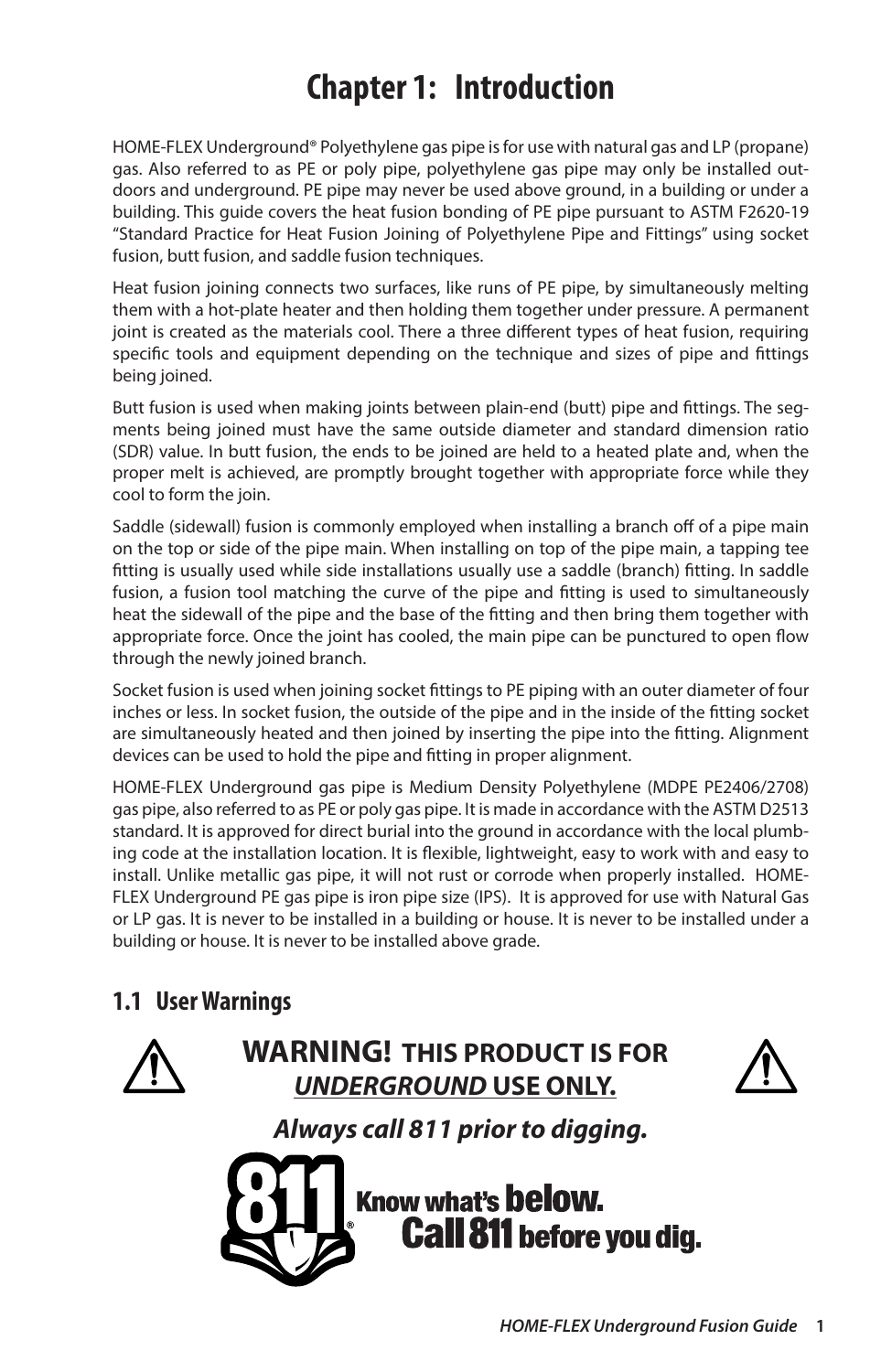

<span id="page-4-0"></span>

*Improper installation or operation of the system may result in fire, explosion or asphyxiation. Only the components provided or specified by Valencia Pipe Company, for use as part of the fuel gas system are to be used in the installation.*

# **1.2 Limitations of Guide**

While every effort has been made to prepare this document in accordance with all regional model codes in effect at its printing, Valencia Pipe Company cannot guarantee that the local administrative authority will accept this. It is the ultimate responsibility of the installer to determine the suitability and acceptance of any building components including gas piping. Valencia Pipe Company, manufacturer of HOME-FLEX Underground® Gas Distribution System, assumes no responsibility for labor or material for installations made without prior determination of local code authority acceptance.

# **1.3 Applicable Codes and Standards**

- NFPA 54/ANSI Z223.1 National Fuel Gas Code
- NFPA 58 Liquefied Petroleum Gas Code
- ICC International Fuel Gas Code
- IAPMO U.P. Code (Uniform Plumbing Code)

# **1.4 Prohibited Installation Practices**

- $\triangle$  **DO NOT** install HOME-FLEX Underground Products in above ground *installations.*
- $\triangle$  **DO NOT** install HOME-FLEX Underground Products inside buildings.
- $\triangle$  **DO NOT** install HOME-FLEX Underground Products under buildings.
- $\triangle$  **DO NOT** encase HOME-FLEX Underground Products inside concrete.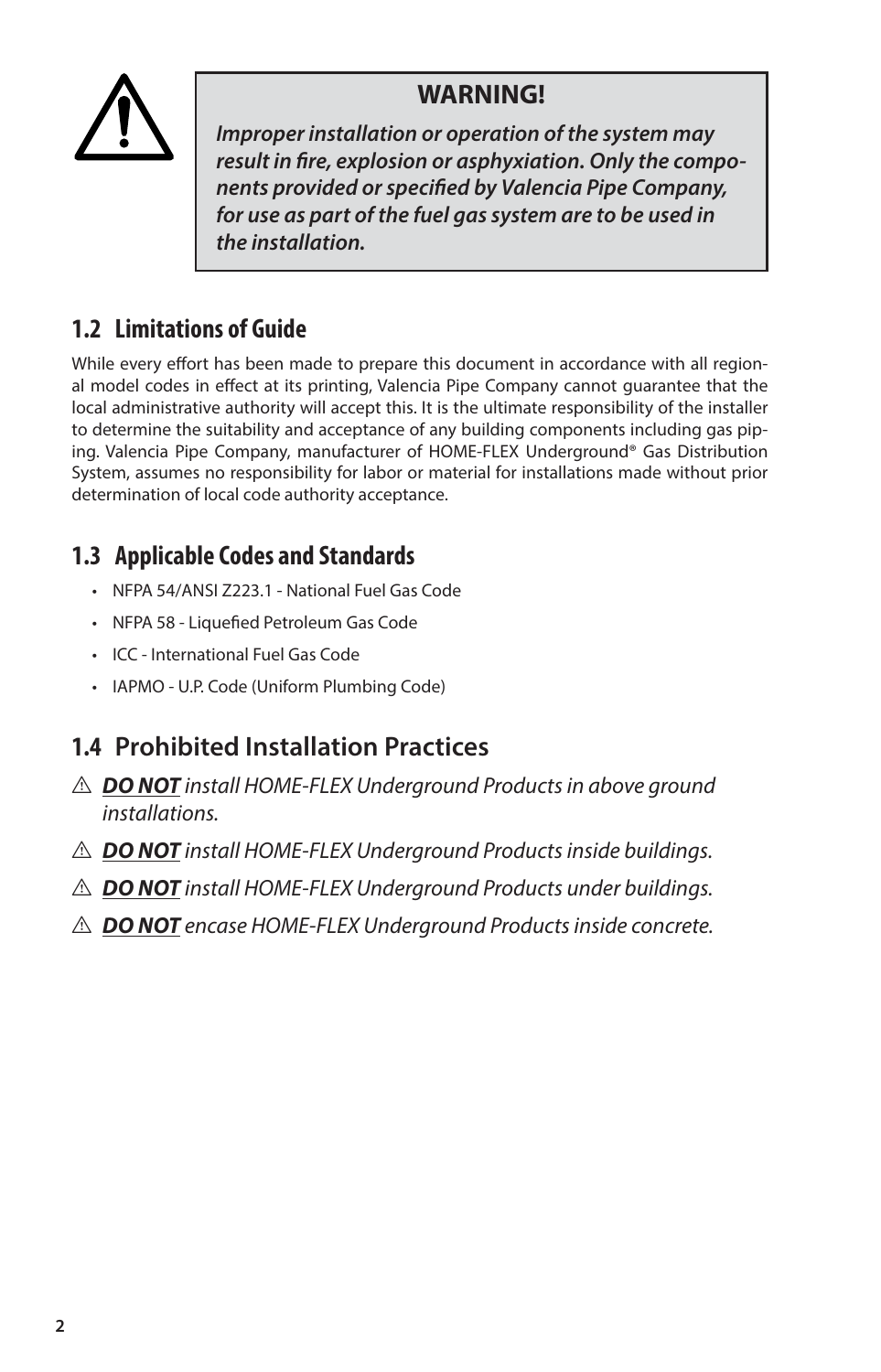# **Chapter 2: Description of System Components**

## <span id="page-5-0"></span>**2.1 Gas Pipe**

#### **Application Information**

For use in direct burial Natural Gas and Liquefied Petroleum (LP) Gas applications with Polyethylene (PE) gas pipelines.

#### **Technical Data**

| <b>Materials</b>                     |                                          |  |  |  |  |  |
|--------------------------------------|------------------------------------------|--|--|--|--|--|
| Polyethylene (PE 2406/2708)<br>Pipe: |                                          |  |  |  |  |  |
| <b>Pressure Ratings</b>              | <b>Temperature Ratings</b>               |  |  |  |  |  |
| Max Operating Pressure: 80 PSIG      | Operating Temperature Range: O°F - 140°F |  |  |  |  |  |
| Codes                                | <b>Standards</b>                         |  |  |  |  |  |
| NFPA 54/ANSI Z223.1                  |                                          |  |  |  |  |  |
| NFPA 58                              | <b>ASTM D2513</b>                        |  |  |  |  |  |
| International Fuel Gas Code          | NSF/ANSI 14 Certified                    |  |  |  |  |  |
| U.P. Code                            |                                          |  |  |  |  |  |

#### **Dimensional Information**

| <b>Part Series</b> | <b>Size</b><br>(IPS) | <b>SDR</b> |        | <b>Min Bend</b> |                       |               |
|--------------------|----------------------|------------|--------|-----------------|-----------------------|---------------|
|                    |                      |            | Av. OD | Approx. ID      | <b>Min Wall Thick</b> | <b>Radius</b> |
| 19-0593XXX         | $\frac{1}{2}$ "      | 9.3        | 0.840  | 0.660           | 0.090                 | 17.00"        |
| 19-0711xxx         | $3/4$ "              | 11         | 1.050  | 0.860           | 0.095                 | 26.25"        |
| 19-1011XXX         | 1"                   | 11         | 1.315  | 1.075           | 0.120                 | 30.00"        |
| 19-1211XXX         | $1\frac{1}{4}$       | 11         | 1.660  | 1.358           | 0.151                 | 41.50"        |
| 19-1511XXX         | $1\frac{1}{2}$ "     | 11         | 1.900  | 1.554           | 0.173                 | 47.50"        |
| 19-2011XXX         | 2"                   | 11         | 2.375  | 1.943           | 0.216                 | 59.40"        |

#### **Part Number Listing**

|            | Part No.   | Size (IPS)          | <b>SDR</b> | Length |
|------------|------------|---------------------|------------|--------|
|            | 19-0593100 | $\frac{1}{2}$ "     | 9.3        | 100'   |
|            | 19-0593250 | $\frac{1}{2}$ "     | 9.3        | 250'   |
|            | 19-0593500 | $\frac{1}{2}$ "     | 9.3        | 500'   |
|            | 19-0711100 | $\frac{3}{4}$ "     | 11         | 100'   |
|            | 19-0711250 | $\frac{3}{4}$ "     | 11         | 250'   |
|            | 19-0711500 | $3/4$ <sup>11</sup> | 11         | 500'   |
| <b>NSE</b> | 19-1011100 | 1 <sup>11</sup>     | 11         | 100'   |
|            | 19-1011250 | 1"                  | 11         | 250'   |
|            | 19-1011500 | 1                   | 11         | 500'   |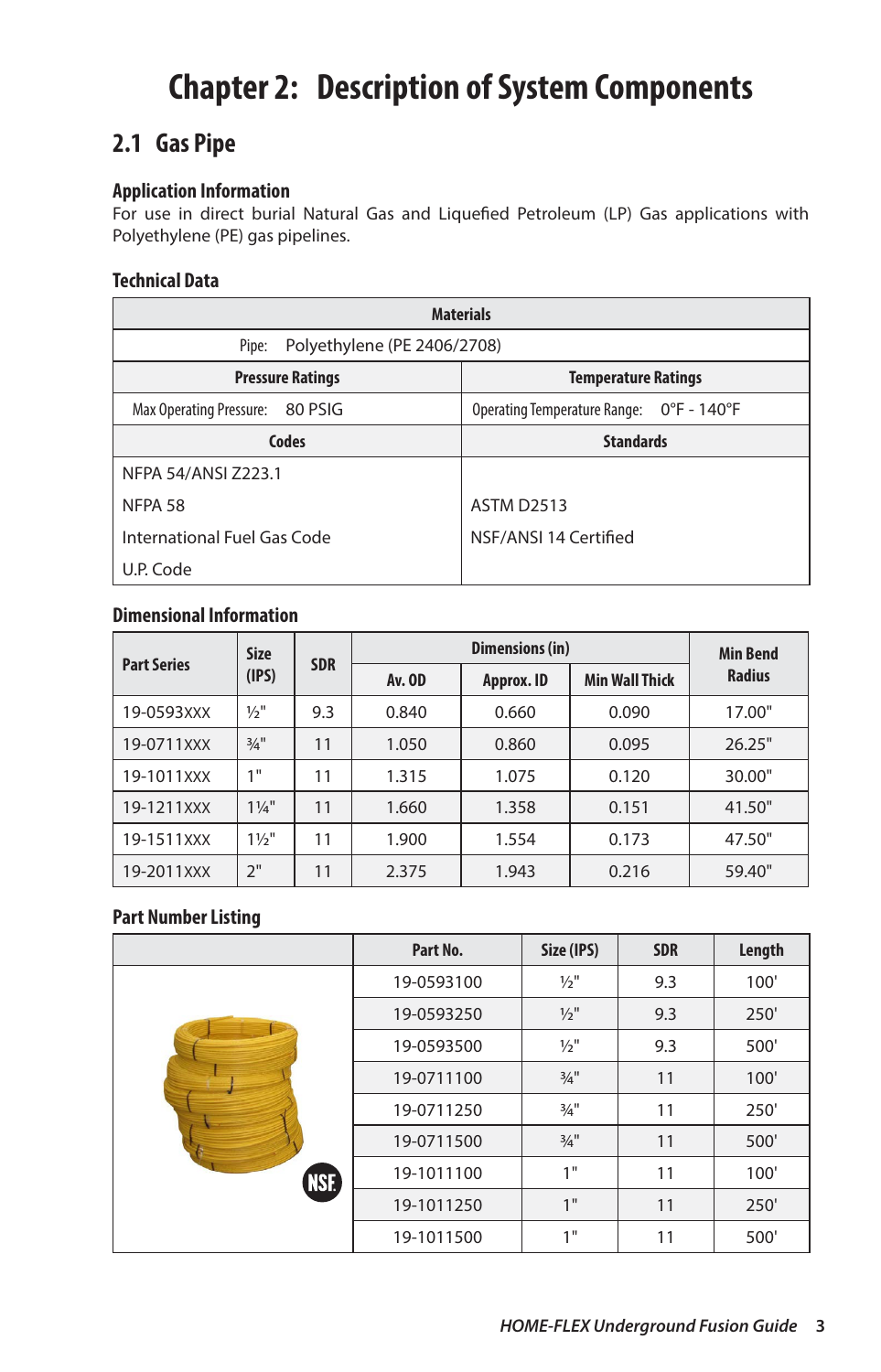|       | Part No.   | Size (IPS)     | <b>SDR</b> | Length |
|-------|------------|----------------|------------|--------|
|       | 19-1211100 | $1\frac{1}{4}$ | 11         | 100'   |
|       | 19-1211250 | $1\frac{1}{4}$ | 11         | 250'   |
|       | 19-1211500 | $1\frac{1}{4}$ | 11         | 500'   |
|       | 19-1511100 | $1\frac{1}{2}$ | 11         | 100'   |
|       | 19-1511250 | $1\frac{1}{2}$ | 11         | 250'   |
|       | 19-1511500 | $1\frac{1}{2}$ | 11         | 500'   |
| (NSE) | 19-2011100 | 2"             | 11         | 100'   |
|       | 19-2011250 | 2"             | 11         | 250'   |
|       | 19-2011500 | 2"             | 11         | 500'   |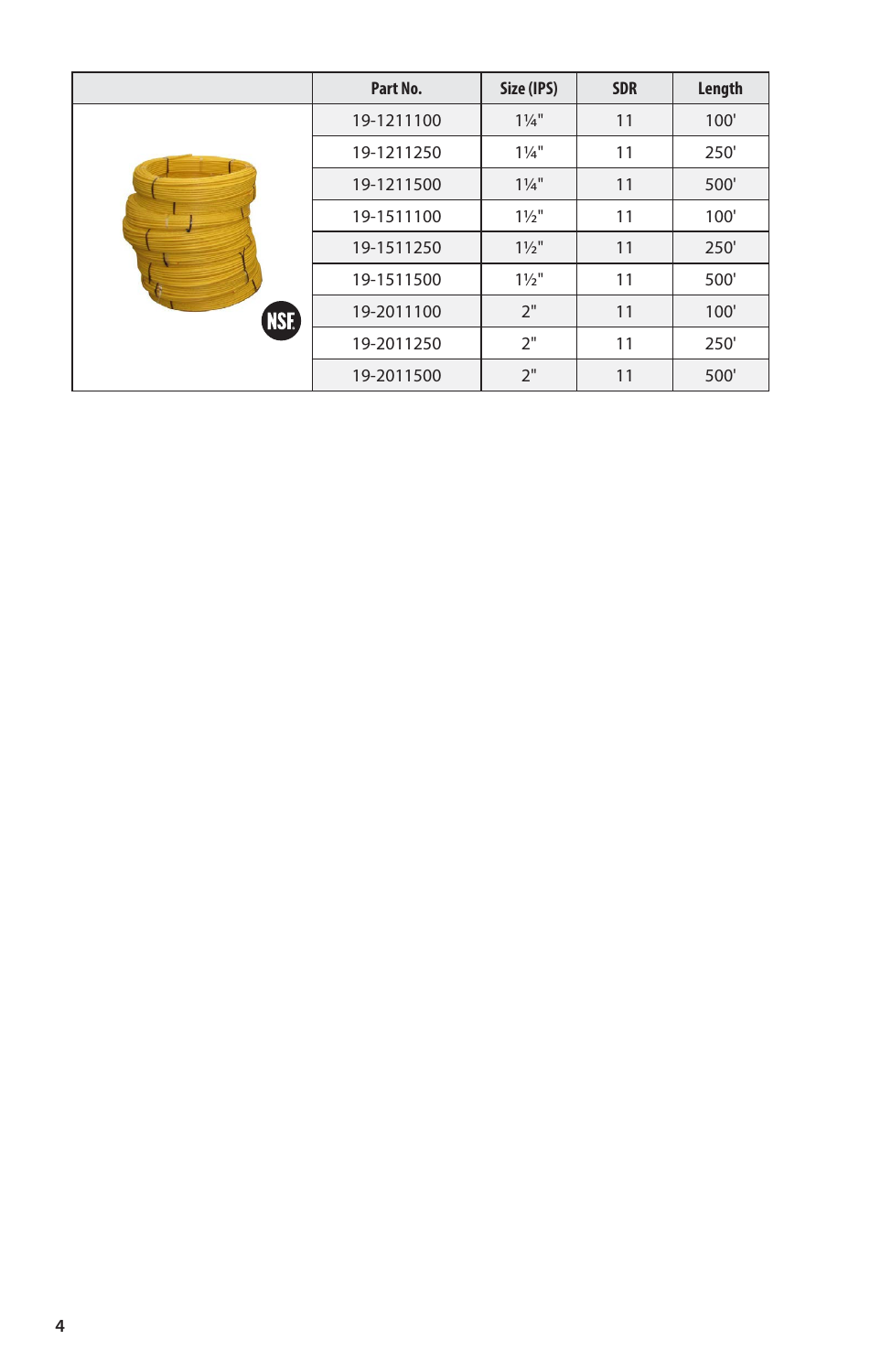# **Chapter 3: Fusion Procedures**

## <span id="page-7-0"></span>**3.1 Clean Pipe After Cutting**

Pipe surfaces to be joined, and fusion equipment itself, must be free of contamination like residue, dirt, cuttings, and oils. Any lubricant residue introduced from cutting tools must be removed before the joining process. Clean first with a clean, dry, lint-free, cotton (or other non-synthetic) cloth. If a dry cloth is not sufficient, wash with water, thoroughly dry with a cotton cloth or paper towel. If soap or another contaminant is transferred to the pipe as a result of the cutting (or other) process, use acetone or 90% or greater isopropyl alcohol to clean the pipe ends and outer and inner surfaces.

## **3.2 Butt Fusion**

### $Gauge$  Pressure for Hydraulic Machines

These calculations are only required when using a hydraulic machine. The gauge pressure is Inese calculations are only required when using a hydraulic machine. The gauge pressure is the pressure required for successful butt fusion and is a function of interfacial pressure, fusion surface area, the machine's carriage cylinder size and drag pressure (the pressure required surface area, the machine's carriage cylinder size and drag pressure (the pressure required before the pipe ends begin to move in the machine). The result of this calculation is what the before the pipe ends begin to move in the machine). The result of this calculation is what the operator will set the machine's pressure gauge to. A slide rule or calculator provided by the machine's manufacturer can also be used for this calculation.

| $A_p = (OD - t) \cdot t \cdot \pi$ | $A_{n}$    | $=$ Pipe Area (in <sup>2</sup> ) | IFP | $=$ Interfacial Pressure (60-90                         |
|------------------------------------|------------|----------------------------------|-----|---------------------------------------------------------|
|                                    | 0D.        | $=$ Pipe Outside Diameter (in)   |     | psia)                                                   |
| $TFP = \frac{A_P \cdot IFP}{I}$    |            | $=$ Pipe Wall Thickness (in)     |     | $TEPA =$ Total Effective Piston Area (in <sup>2</sup> ) |
| <b>TEPA</b>                        | $\pi$      | $=$ 3.1416                       |     | = Fusion Machine Gauge Pres-                            |
|                                    | <b>TFP</b> | $=$ Theoretical Fusion Pressure  |     | sure ( <i>psig</i> )                                    |
| $P_G = TFP + P_D$                  |            | (psig)                           |     | = Fusion Machine Drag Pressure<br>(psig)                |

Note: Total Effective Piston Area (TEPA) will be supplied by the fusion machine manufacturer. Interfacial Pressure (IFP) is not the same as the gauge pressure  $(P<sub>c</sub>)$ .

# **Pressure for Manual Machines**

For manually operated fusion machines, enough force should be applied to the join such that the joining bead is rolled back to the pipe surface. A torque wrench may be used to apply the proper force. proper force. *At*

## **Butt Fusion Tools**

- **• Heating Tool.** A proper melt requires a uniform temperature be maintained across the heating tool surfaces. The tool must have sufficient wattage and control to maintain the designated surface temperature of the tool faces. The tool must have a large enough surface area to cover the ends of component pipe ends and the faces must have a non-stick coating to preventing melted material from sticking.
- **• Butt Fusion Machine.** Butt fusion machines vary in their design, including how pressure is applied (manually or hydraulically). In principle, however, they are composed of the same three features: a fixed clamping mechanism and a movable clamping mechanism used to align and hold the two pipe parts to be joined; a facer to prepare the faces so that they are smooth and aligned; and inserts to adjust the clamps to the pipe size to be joined.
- **• Pipe Support Stands** (optional). Used to support level alignment of pipe as it enters the fusion machine.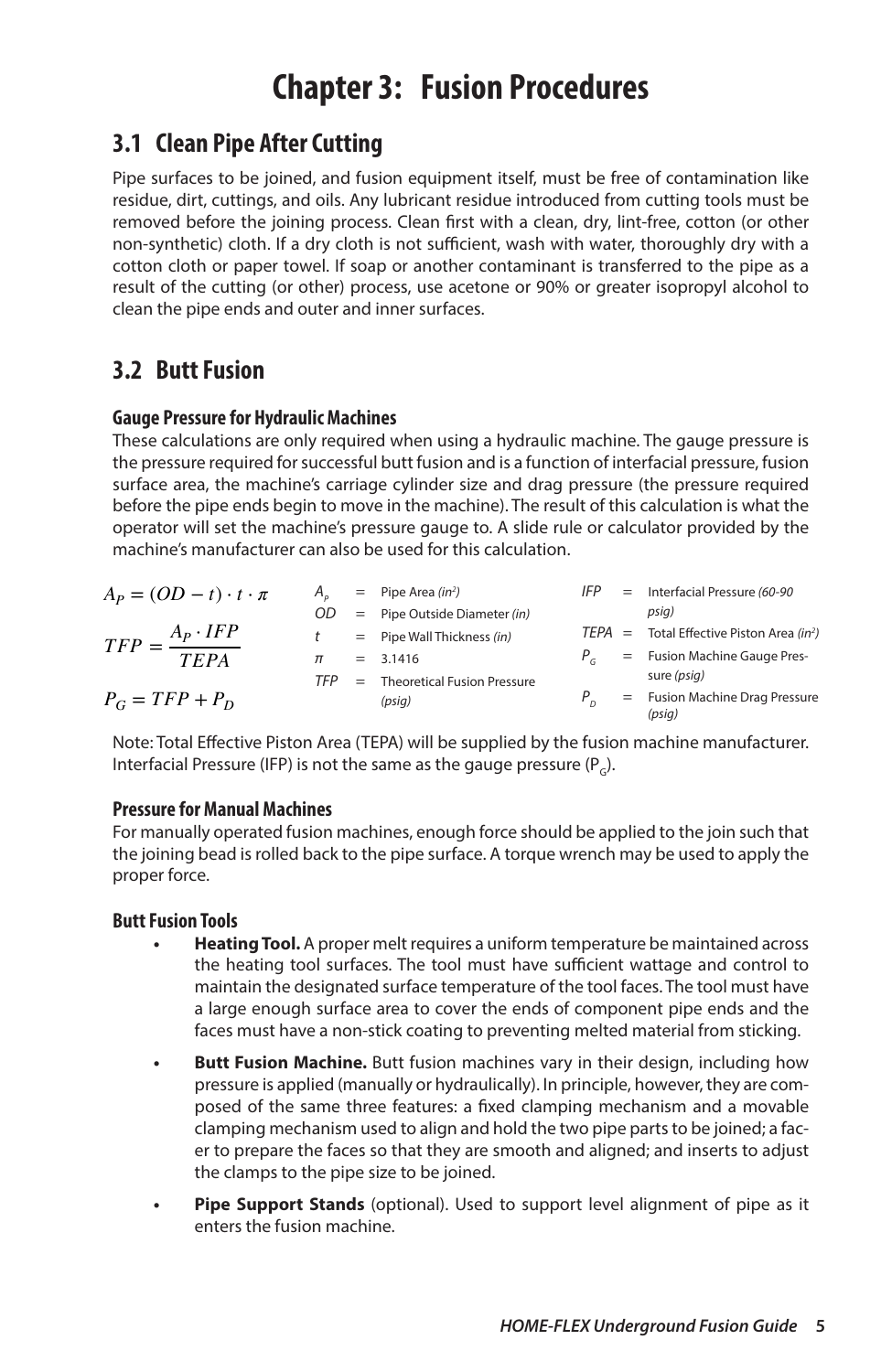#### <span id="page-8-0"></span>**Fusion Procedures**

#### **Butt Fusion Join Procedure**

*Step 1* Clean components and machine. Using a clean, dry, lint-free cotton (or other non-synthetic) cloth, clean the exterior and interior of the pipe components to be joined. *.*

*Step 2* Secure components in the machine. If fusing long runs of pipe, place support stands at the ends of the butt fusion machine and make sure they are aligned with the centerline of the fusion machine. Place the pipes or fittings being joined in the clamps of the butt fusion machine, making sure they are properly aligned with each other before closing the clamps.

*Step 3* Face component ends. To establish clean, parallel mating faces between the ends to be joined, a facer is used. The facer should be run until it bottoms out on the stops and is locked between the jaws. Separate the pipe ends from the facer and remove it and all pipe shavings from the area using a clean, dry, lint-free cotton (or other non-synthetic) cloth. Bring the pipe or fitting ends together and visually inspect to confirm that there are no detectable gaps, and that there is a square mating face perpendicular to the pipe centerline on each pipe.

Also check the pipe ends for vertical alignment and out-of-roundness. If one end is found to be high, adjust it to be lower rather than raising the low side. If adjustment requires more than 180° of a rotation of the clamp knob, then repeat the facing procedure from the beginning. The maximum allowable vertical misalignment is less than 10% of the pipe wall thickness.

*Step 4* Prepare heater. The desired surface temperature of the heater faces is 400 - 450°F (204 - 232°C). Note that the temperature setting on the heating tool is the internal temperature, and usually higher than the actual surface temperature of the faces. Because of this, a pyrometer or other heat measuring device should be used when preparing the heating tool to verify the temperature of the face surfaces. Check multiple spots on the faces to confirm uniform temperature. Repeat this check periodically throughout the day. Clean the heating tool surfaces with a clean, dry, lint-free cotton (or other non-synthetic) cloth.

*Step 5* Begin heat fusion. Install the heating tool in the designated space between the pipe to be joined. Use the butt fusion machine to move the pipe ends into fusion pressure contact with the heating tool. After full contact is established, reduce the pressure to drag pressure (the heating tool and pipe ends should still be touching). When an indication of melt is visible around the entire pipe circumference, reduce the pressure to maintain contact without force and hold to "heat soak" until a molten bead becomes visible between the heater and pipe ends. **For 0.5"-2" pipe, the desired minimum bead size is 1/32" (1 mm)** (see [Table 3.1\)](#page-8-1)**.**

<span id="page-8-1"></span>

| <b>Minimum Melt Bead Size</b><br>Table 3.1 |       |                       |                         |                |  |  |
|--------------------------------------------|-------|-----------------------|-------------------------|----------------|--|--|
| <b>Pipe Size</b>                           |       | <b>Min. Bead Size</b> | <b>Final Bead Width</b> |                |  |  |
| $0.5 - 2"$                                 | 1/32" | 1mm                   | $1/16" - 1/8"$          | $1.6 - 3.1$ mm |  |  |



*Step 6* Remove from heating tool and evaluate the melt. Once the designated bead size is established, promptly move pipe ends away from the heating tool, remove the heating tool, and inspect the pipe ends for a proper melt. The melt should be flat, smooth, and contain no unmelted areas. Improper melts may have a concave appearance (caused by excessive pressure during heating), unmelted areas, a rough or bubbly surface, or instances when PE material is stuck to heating tool surfaces. If any of these occur, stop the joining procedure, allow the pipe ends to cool and restart the process from Step 1. **For 0.5" CTS -1.5" IPS joins**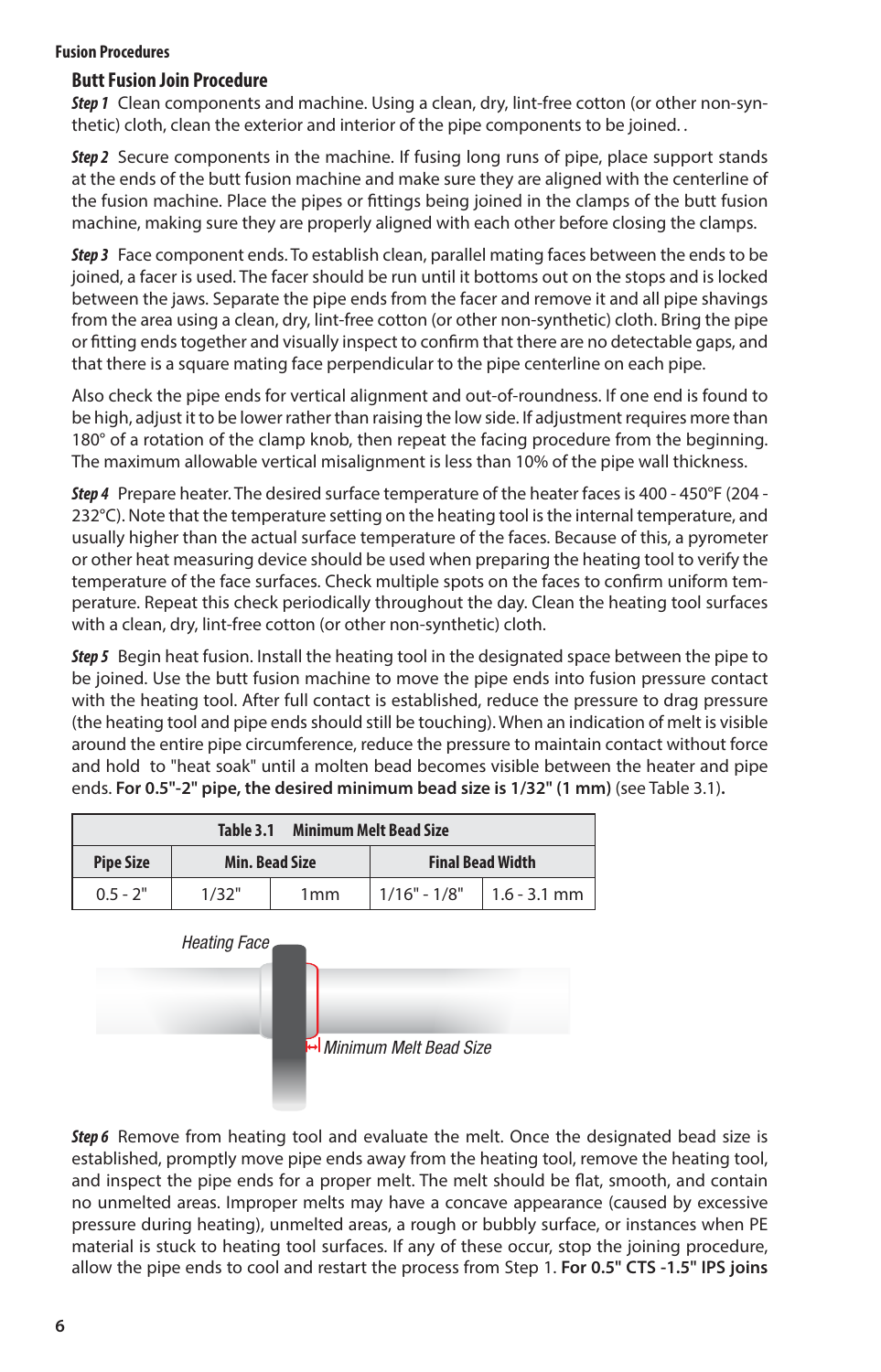<span id="page-9-0"></span>**that typically use a mechanical fusion machine, the maximum permissible time for removing the heating tool and bringing the melted pipe together is 4 seconds. For 1.5" to 2" IPS pipe in hydraulic fusion machines, the maximum permissible time is 8 seconds.**

*Step 7* Join the pipe ends. Applying a pressure within the fusion interfacial pressure range, bring the pipe ends together. The pressure should be such that both melt beads roll over such that they are touching the OD surfaces of both pipe ends. If excessive force is used, a cold joint may occur where the melted material is pushed out of the joint. Insufficient force will lead to weak bonded areas as not enough melted material will fuse.

*Step 8* Let the joint cool. The joint must be held under fusion pressure while cooling to ensure a strong join. The cooling time for 0.5" to 1" IPS pipe size is 40 seconds and 60 seconds for 1.25-2" sizes. The joined segments can now be removed from the machine, but any rough handling, pulling, or installation should be avoided until full cooling to ambient temperature has taken place (10 minutes for 0.5" - 1" pipe sizes and 20 minutes for 1.25" - 2" pipe sizes). Note that additional cooling time may be required in ambient temperatures above 100°F. DO NOT attempt to accelerate cooling by pouring water or placing wet cloths on the join.

Perform a final inspection of the beads. The beads on either side of the join should be a uniform size around the circumference of the pipe and the "v-groove" between beads at the join should not be deeper than half the bead height from the pipe surface.

## **3.3 Socket Fusion**

#### **Socket Fusion Tools**

- **• Heating Tool.** A proper melt requires a uniform temperature be maintained across the heating tool surfaces. The tool must have sufficient wattage and control to maintain the designated surface temperature of the tool faces
- **• Heating Tool Faces.** There is a face for both the fitting and the pipe. A male end heats the interior socket fitting surface, while a female end heads the exterior pipe surface.
- **• Rounding Clamps (cold rings).** These maintain the roundness of the pipe and control the depth of the pipe insertion into the socket during joins.
- **• Depth Gauge.** Used to position the rounding clamp on on the pipe.
- **• Chamfering tool.** Used to bevel the end of the pipe.
- **• Tubing cutter.** Used to create square end cuts on pipe.
- **• Alignment Jig** (optional). An alignment jig holds the piping components in alignment, with one side fixed and other sliding for making joints.
- **• Fitting Puller** (optional). This tool holds the fitting during assembly and assists in removing the fitting from the heating tool.

#### **Socket Fusion Procedure**

*Step 1* Prepare the heating tool. Attach the heater faces corresponding to the surfaces to be joined. The desired surface temperature of the faces is 490 - 510°F (254 - 266°C). Note that the temperature setting on the heating tool is the internal temperature, and usually higher than the actual surface temperature of the faces. Because of this, a pyrometer or other heat measuring device should be used when preparing the heating tool to verify the temperature of the face surfaces. Check multiple spots on the faces to confirm uniform temperature. Repeat this check periodically throughout the day.

*Step 2* Cut and slightly chamfer the pipe. Cut the pipe end squarely, being careful to clean it inside and outside by wiping with a clean, dry, lint-free, cotton (or other non-synthetic material) cloth. Slightly chamfer the outside edge of the pipe and attach the rounding clamp at the location indicated by the depth gauge.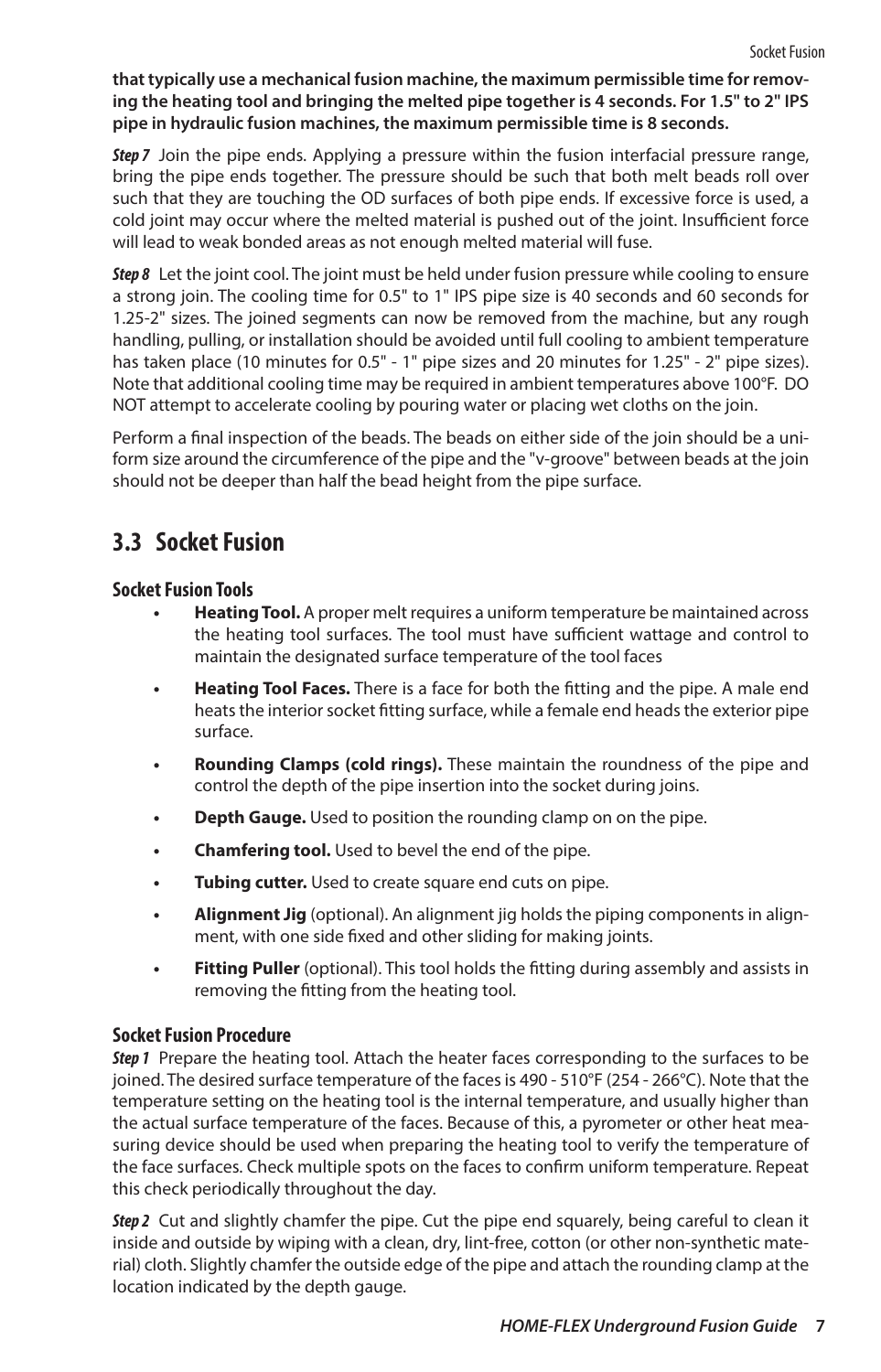#### <span id="page-10-0"></span>**Fusion Procedures**

*Step 3* Heat the socket and pipe. Confirm that the heater faces are clean. Remove any contaminants by wiping with a clean, dry, lint-free cotton (or other non-synthetic material) cloth.

Insert the socket fitting into the fitting tool face and then push the pipe into the tool face until the rounding clamps reach the heating faces. Consult [Table 3.2](#page-10-1) for required heating times.

*Step 4* Insert pipe into fitting socket. When the joins have been sufficiently heated, remove the pipe and fitting from the heating tool and immediately insert the pipe into the socket of the fitting. The rounding clamp should be flush against the end of the fitting socket. Secure the joint in place for the cooling time referenced in [Table 3.2](#page-10-1).

<span id="page-10-1"></span>

| Table 3.2<br><b>Socket Fusion Heating and Cooling Times</b><br>(in seconds) |                     |                     |  |  |  |  |  |
|-----------------------------------------------------------------------------|---------------------|---------------------|--|--|--|--|--|
| <b>Pipe Size</b>                                                            | <b>Heating Time</b> | <b>Cooling Time</b> |  |  |  |  |  |
| $1/2$ " IPS                                                                 | $6 - 7s$            | 30s                 |  |  |  |  |  |
| 3/4" IPS                                                                    | $8 - 10s$           | 30s                 |  |  |  |  |  |
| $1"$ IPS                                                                    | $10 - 12s$          | 30s                 |  |  |  |  |  |
| 11/ <sub>4</sub> " IPS                                                      | $12 - 14s$          | 45s                 |  |  |  |  |  |
| <b>11/2" IPS</b>                                                            | $14 - 17s$          | 45s                 |  |  |  |  |  |
| $2"$ IPS                                                                    | $16 - 19s$          | 45s                 |  |  |  |  |  |

*Step 5* Inspect the melt pattern and allow to cool. Remove the clam and inspect the melt *Note: Extreme weather affects heating and cooling time. In temperatures exceeding 100°F, more cooling time may be required.*

pattern at the end of the socket. There should be a uniform impression of the rounding clamp in the melt surface with no gaps, voids, or unbonded areas. Allow the joint to cool for an additional five minutes.

# **3.4 Saddle Fusion**

#### **Saddle Fusion Tools**

- **• Heating Tool.** A proper melt requires a uniform temperature be maintained across the heating tool surfaces. The tool must have sufficient wattage and control to maintain the designated surface temperature of the tool faces
- **• Heating Tool Faces.** Saddle fusion faces are matched sets of serrated and smooth sets for specific pipe sizes which secure to the flat surface of the heating tool.
- **• Saddle Fusion Tool.** Clamps to the main line and used to round and support it to maintain alignment between the pipe and fitting. The tool is also used to apply the correct amount of force during the join melt.
- **• Flexible Heat Shield** (optional). Used with larger main lines to establish a melt pattern before heating the fitting.

#### **Saddle Fusion Procedure**

*Step 1* Prepare the heating and saddle fusion tools. Attach the proper heating tool faces to the heating tool given the size of the main pipe and the base size of the fitting. The desired surface temperature of the faces is 490 - 510°F (254 - 266°C). Note that the temperature setting on the heating tool is the internal temperature, and usually higher than the actual surface temperature of the faces. Because of this, a pyrometer or other heat measuring device should be used when preparing the heating tool to verify the temperature of the face surfaces. Check multiple spots on the faces to confirm uniform temperature. Repeat this check periodically throughout the day. Prepare the saddle fusion tool by installing the proper clamps for the size of the main line and the fitting clamp corresponding to the fitting to be joined.

**Step 2** Clean and prepare the main line and fitting. Using a clean, dry, lint-free cotton (or other non-synthetic) cloth, clean the exterior and interior of the pipe components to be joined. Referring to the manufacturer's instructions for the saddle fusion tool, attach the main to the tool. For mains 6" IPS or less, a main support is recommended.

*Step 3* Abrade main and fitting surfaces and attach to saddle fusion tool. The surface of the main where the fitting is to be joined should be lightly scraped (approximately 0.007" or 0.18 mm) to remove any oxidation or contamination on the surface of the main. The scraped area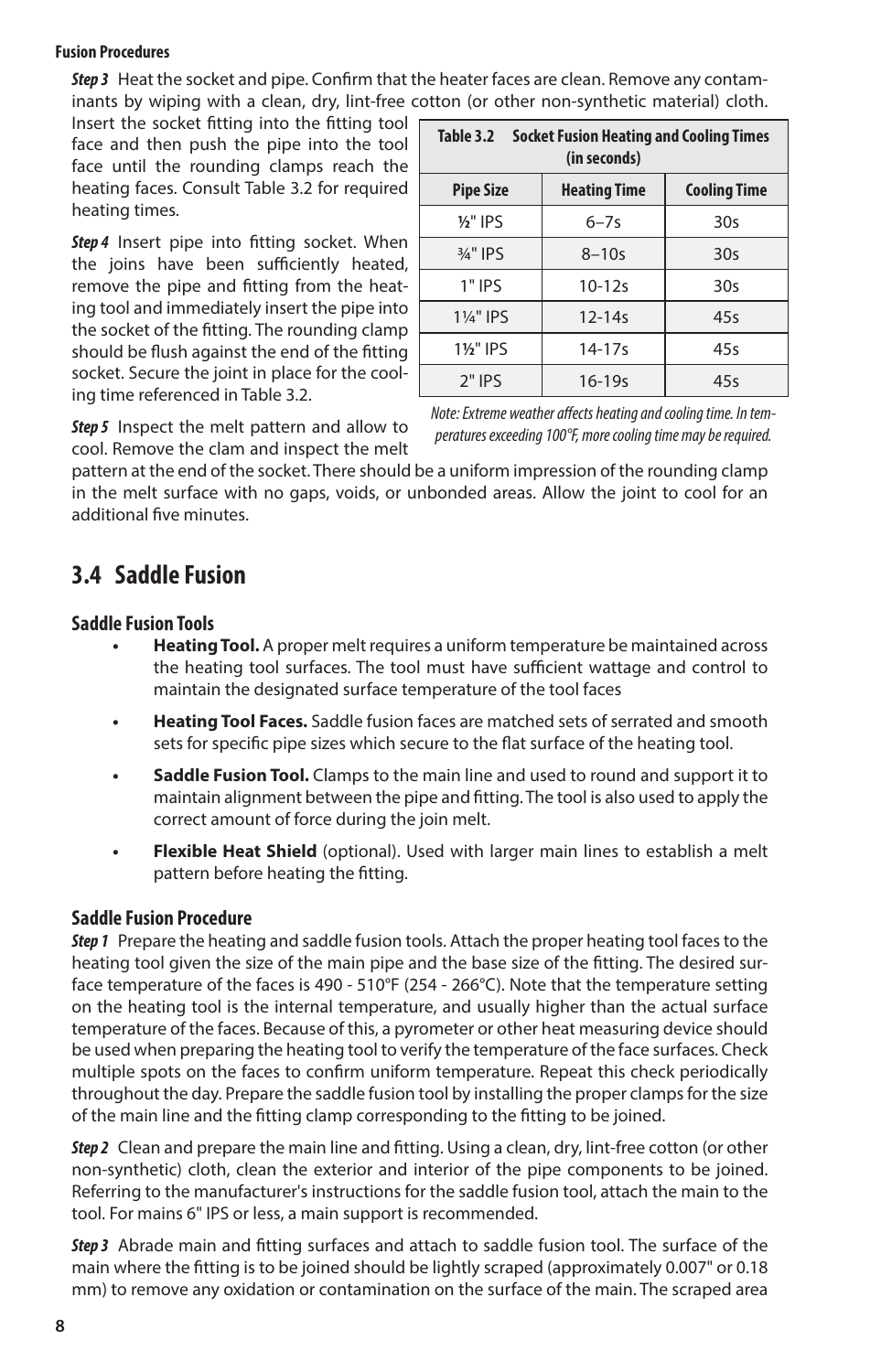<span id="page-11-0"></span>should be larger than the fitting base. It is permissible to make marks on the surface of the pipe to ensure proper coverage, but petroleum based markers must be avoided. Clean the scraped area with a clean, dry, lint-free cotton (or other non-synthetic) cloth, and remove all markings from the pipe surface.

The fusion surface of the fitting should be abraded with a 50 to 60 grit utility cloth, and then cleaned with a clean, dry, lint-free cotton (or other non-synthetic) cloth. The fitting can now be loosely inserted into the saddle fusion tool. Move the fitting base to contact with the main pipe and seat the fitting by applying about 100 lb•ft of force.

*Step 4* Heat the pipe and fitting. Wipe the heating tool faces clean with a clean, dry, lint-free cotton (or other non-synthetic) cloth. Place the main-end portion of the heating tool on the main, centered with the fitting base. Place the fitting against the heater faces and apply the initial heat force, as indicated on the fitting label. Apply this force until melt is observed on the crown of the pipe main (usually 3-5 seconds), and then reduce the force to the heat soak force specified on the fitting label. Maintain this force until the total heat time is achieved as indi-

cated in [Table 3.3.](#page-11-1)

When the total heat time has been reached (as indicated by the time or visual indicator as stated in [Table 3.3\)](#page-11-1), remove the fitting from the heating tool and the heater

<span id="page-11-1"></span>

| <b>Total Heat Time for Saddle Fusion</b><br>Table 3.3 |                                                                 |  |  |  |  |
|-------------------------------------------------------|-----------------------------------------------------------------|--|--|--|--|
| <b>Pipe Size</b>                                      | <b>Total Heating Time (or visual indicator)</b>                 |  |  |  |  |
| 11/4" IPS Pressure Main                               | 15s                                                             |  |  |  |  |
| 2" IPS Pressure Main                                  | $25 - 35s$                                                      |  |  |  |  |
| 11/4" and 2" IPS Non-pressure Main                    | Heat until a 1/16" (1.6 mm) bead<br>appears around fitting base |  |  |  |  |
| $\geq$ 3" IPS Main (Pressure and<br>Non-pressure)     |                                                                 |  |  |  |  |

from the main line with a quick snapping action. Note that environmental conditions at the site may impact heating or cooling times. DO NOT adjust the heating tool temperature to account for colder or hotter weather. When fusing to pipes that are under pressure, excessive heat penetration could result in a rupture of the mainline.

*Step 5* Attach fitting to main line. Attach the fitting to the melt area of the main line with three seconds of removing the heater and apply the fusion force as indicated on the fitting label. Maintain this force for a duration of 5 minutes for 1¼" IPS mainline or 10 minutes for all larger sizes. After this time, the saddle fusion equipment can be removed.

*Step 6* Allow to cool and visual inspection. The assembly should cool for 30 minutes after attachment before any rough handling, branch joining, or tapping of the main. A proper melt and join is indicated by the presence of three beads: one at the fitting base, one on the main from the edge of the heating tool, and one at the main pipe melt. The beads should be rounded and a size of approximately 1/8" (3 mm) around the fitting base. The heating tool edge bead may not be connected to the main pipe melt bead, but should be visible all the way around the fitting base. If melt patterns are not satisfactory or fusion bead is not acceptable, remove the saddle fitting by cutting it above its base to prevent use, and make a new saddle fusion on a different section of the main line with a new fitting.

# **3.5 Pressure and Leak Testing**

The HOME-FLEX Underground® gas piping system must be pressure tested for leaks in accordance with all local codes. The system must pass the pressure / leak test and have passed inspection by the authority having jurisdiction (AHJ) before backfilling the trench. In the absence of a specific local code that specifies the pressure test, refer to the latest edition of the National Fuel Gas Code NFPA 54. A copy of this code can be purchased and downloaded from: *[catalog.nfpa.org/NFPA-54-C3324.aspx](http://catalog.nfpa.org/NFPA-54-C3324.aspx)*.

**Be sure that the new installation is isolated from any existing piping and the meter or regulator supply prior to conducting a pressure / leak test.** A typical pressure / leak test for